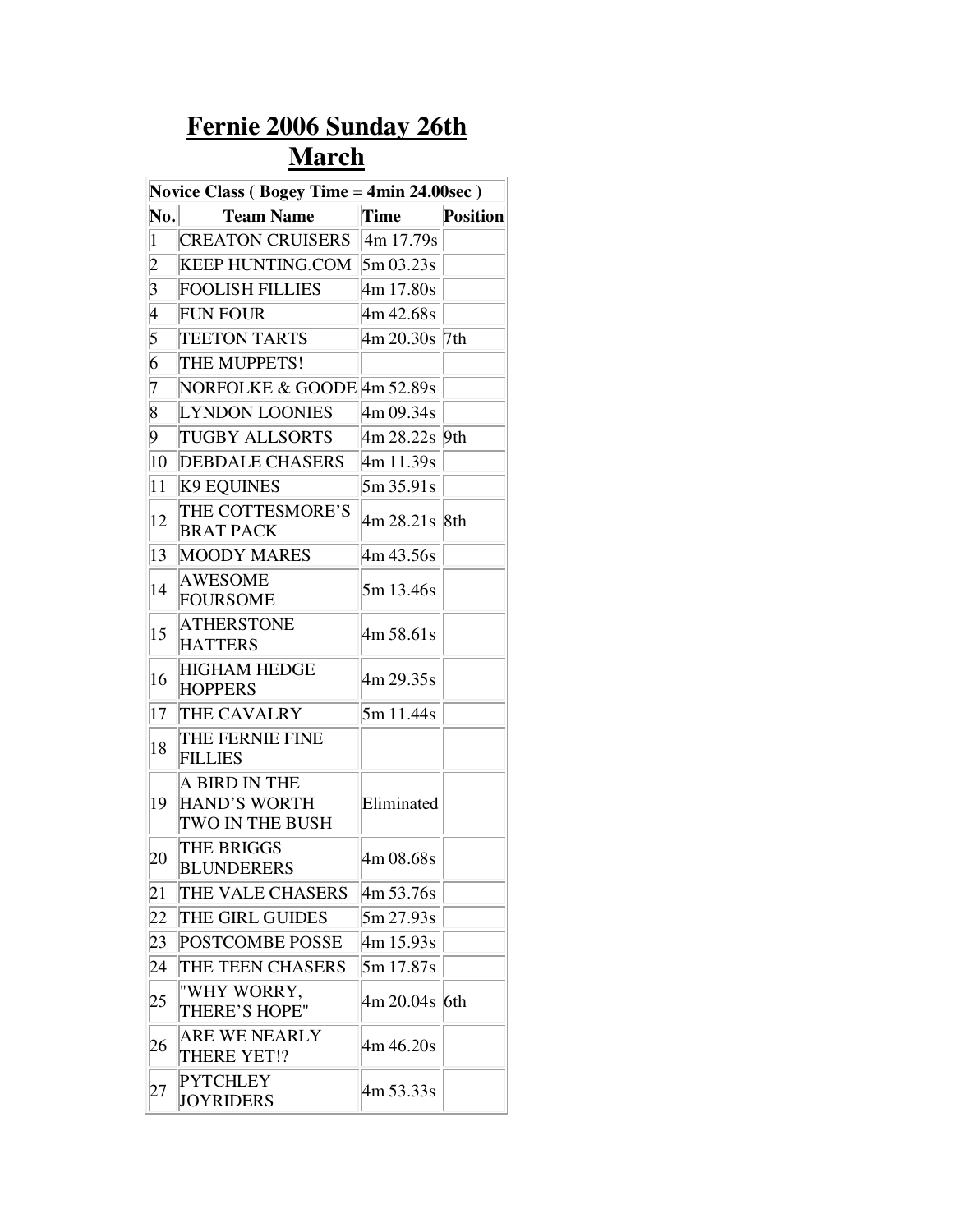| 28 | <b>SHARNFORD</b><br>TRACTORS 4 X 4'S                                    | 4m 36.05s                         |             |
|----|-------------------------------------------------------------------------|-----------------------------------|-------------|
| 29 |                                                                         |                                   |             |
| 30 | THE LANGTON ARMS<br><b>CHASERS</b>                                      | 4m 23.22s 2nd                     |             |
| 31 | <b>GO WITH THE FLO</b>                                                  | $\frac{\text{4m}}{\text{24.06s}}$ | $\vert 1st$ |
| 32 | THE VILLAGE IDIOTS 4m 59.15s                                            |                                   |             |
| 33 | THE OAKLEY<br><b>OUTLAWS</b>                                            | 4m 29.33s                         |             |
| 34 | POSTCOMBE POSERS 4m 12.73s                                              |                                   |             |
| 35 | <b>COBLEY</b><br><b>TRANSPORTS</b><br><b>AWESOME</b><br><b>FOURSOME</b> | 4m 06.86s                         |             |
| 36 | MARTIN'S MARVELS 4m 35.63s                                              |                                   |             |
| 37 | <b>BEAUTIES AND</b><br><b>THEIR BEASTS</b>                              | 4m 24.99s  3rd                    |             |
| 38 | THE FAMILY FOUR                                                         | 4m 19.33s                         |             |
| 39 | THE FRICKLEY<br><b>FLYERS</b>                                           | 3m 59.67s                         |             |
| 40 | THE BELVOIR BABES 5m 37.58s                                             |                                   |             |
| 41 | <b>HOPWAS</b><br><b>HOLLIGANS</b>                                       | 4m 06.21s                         |             |
| 42 | <b>ED AND HIS TALLY-</b><br><b>HO FILLIES</b>                           | 4m 28.54s                         |             |
| 43 | PATEY HATS LEG<br><b>OVER LADIES</b>                                    | 4m 29.56s                         |             |
| 44 | THE SLICK CHICKS                                                        | 4m 25.39s 4th                     |             |
| 45 | <b>DICK &amp; HIS DOLLIES</b>                                           | 4m 16.45s                         |             |
| 46 | THE BUXTON BOYS                                                         | 4m 48.51s                         |             |
| 47 | <b>CHICKEN RUN</b>                                                      | $\frac{4m}{19.06s}$ 10th          |             |
| 48 | <b>DIXONS DISSIDENTS</b>                                                | 4m 09.35s                         |             |
| 49 | <b>LOU'S LADIES</b>                                                     | 5m 59.32s                         |             |
| 50 | THE BRIGGS<br><b>BRIGADE</b>                                            | 5m 00.81s                         |             |
| 75 | <b>COURT FLYERS II</b>                                                  | 4m 11.27s                         |             |
| 76 | <b>PEATLING POSSE</b>                                                   | 4m 20.33s                         |             |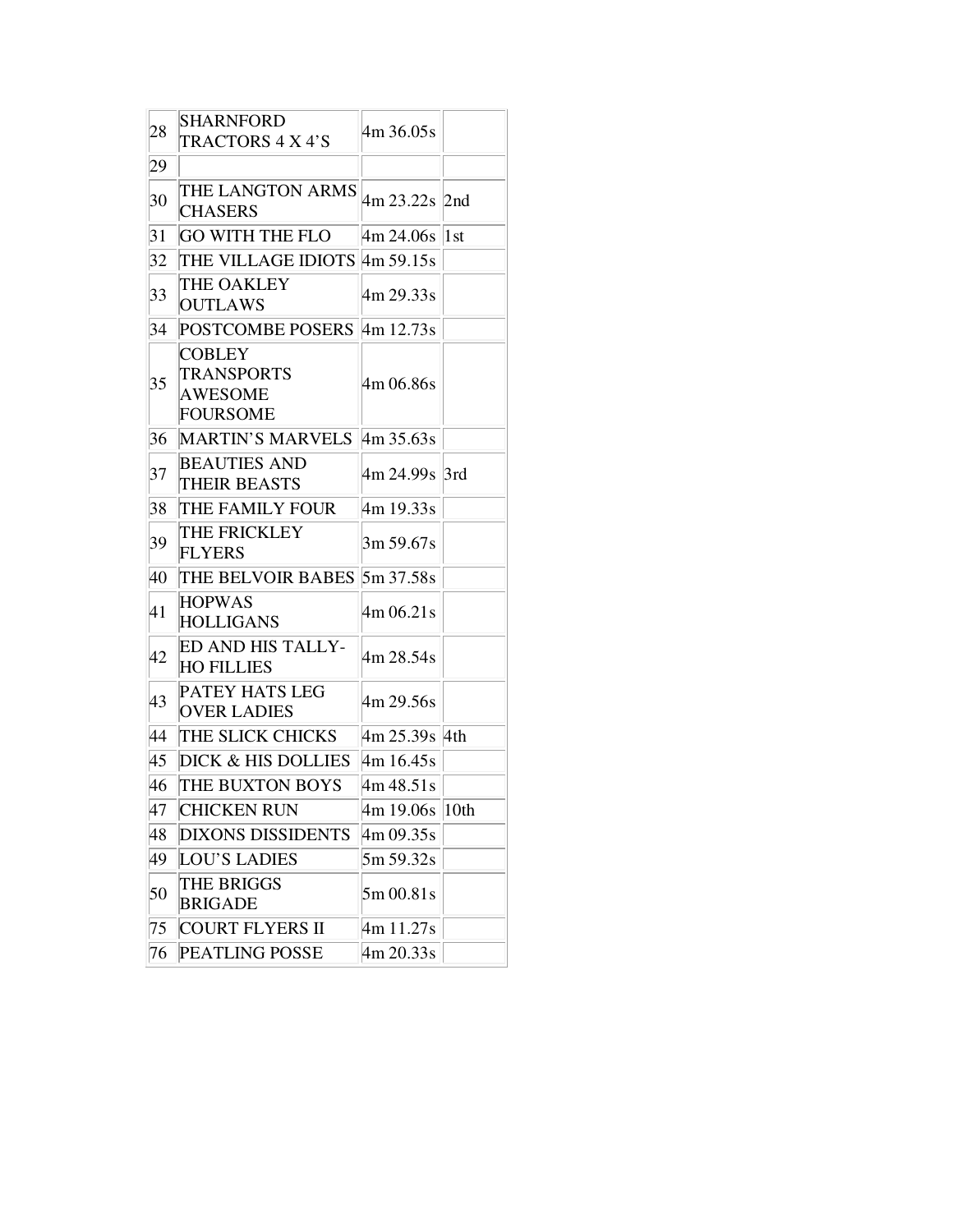| <b>National Team Chase Championship</b> |                                        |              |                   |
|-----------------------------------------|----------------------------------------|--------------|-------------------|
| No.                                     | <b>Team Name</b>                       | <b>Time</b>  | <b>Position</b>   |
| 51                                      | THE GENERATION GAP                     | 5m 15.33s    |                   |
| 52                                      | <b>TEME VALLEY TIGERS</b>              | 5m 58.60s    |                   |
| 53                                      | THE BORING GORINGS                     | 4m 43.05s    | 3rd               |
| 54                                      | <b>ODDS AND SODS</b>                   | 4m 53.46s    | 7th               |
| 55                                      | <b>BUCK THE FAN</b>                    | <b>DNF</b>   |                   |
| 56                                      | <b>SHIP OR BUST</b>                    | 4m 52.51s    | 6th               |
| 57                                      | THE FOX GRANT THRUSTERS                | 4m 42.50s    | 2nd               |
| 58                                      | THE PINK PANTHERS                      | 5m 25.92s    |                   |
| 59                                      | THE CUNNING STUNTS                     | 5m 01.74s    | 10th              |
| 60                                      |                                        |              |                   |
| 61                                      | <b>THE WASPS</b>                       | 4m 47.99s    | 4th               |
| 62                                      | THE HAIR RAISERS TOO                   |              |                   |
| 63                                      |                                        |              |                   |
| 64                                      | THE GOLDEN VALLEY BORDER RAIDERS       | 4m 55.58s    | 8th               |
| 65                                      |                                        |              |                   |
| 66                                      | GOMMES COUNTRY STORES WONKY TONK WOMEN |              |                   |
| 67                                      | THE HAIR RAISERS                       | 4m35.07s     | $\vert 1st \vert$ |
| 68                                      | SPEED FRAME WINDOWS B AND B'S          | 6m 58.66s    |                   |
| 69                                      | <b>FIGHT THE BAN.COM</b>               | 4m 48.31s    | 5th               |
| 70                                      | THE JOULES KNIGHTLY HATTERS            | $4m\,56.12s$ | 9th               |
| 71                                      | <b>EQUUS HEALTH HERBAL JUNKIES</b>     | 5m 10.09s    |                   |
| 72                                      | THE FOX GRANT CHASERS                  | 5m 12.70s    |                   |
| 73                                      | THE BITCH PACK                         | Retired      |                   |

| No.             | <b>Team Name</b>                     | <b>Time</b>                       | <b>Position</b>                 |
|-----------------|--------------------------------------|-----------------------------------|---------------------------------|
|                 | <b>WAVENEY BLOCKBUSTERS (Hunt)</b>   | 4m 43.05s                         |                                 |
| $\vert 2 \vert$ | <b>ATHERSTONE ARISTOCRATS (Hunt)</b> | 5m 29.58s                         |                                 |
| $\vert 3 \vert$ | MEYNELL TIPSY TROTTERS (Hunt)        | $5m\,05.44s$                      |                                 |
| 4               | <b>FERNIE MEGA BAZERICS (Hunt)</b>   | $6m\,06.69s$                      |                                 |
| $\vert 5 \vert$ | <b>AVON VALE ARTISTS (Hunt)</b>      | $\frac{4m}{26.56s}$               | $7th$ (4th Hunt)                |
| 6               | CAMBS DRAG 'N' FLY III (Hunt)        | 5m04.56s                          |                                 |
| 17              | CAMBRIDGESHIRE CATCHERS (Hunt)       | 4m 54.58s                         |                                 |
| 8               | HEYTHROP FIGHT THE BAN (Hunt)        |                                   |                                 |
| $\overline{9}$  | QUORN (Hunt)                         | $\frac{\text{4m}}{\text{29.10s}}$ | 10th (5th Hunt)<br>$+$ Best Adj |
| 10              | TEME VALLEY TIGGERS (Intermediate)   | $\frac{\text{4m}}{\text{26.59s}}$ | 8th (4th Inter)                 |
| 11              | <b>ATHERSTONE ALLSORTS (Hunt)</b>    | $5m\,07.36s$                      |                                 |